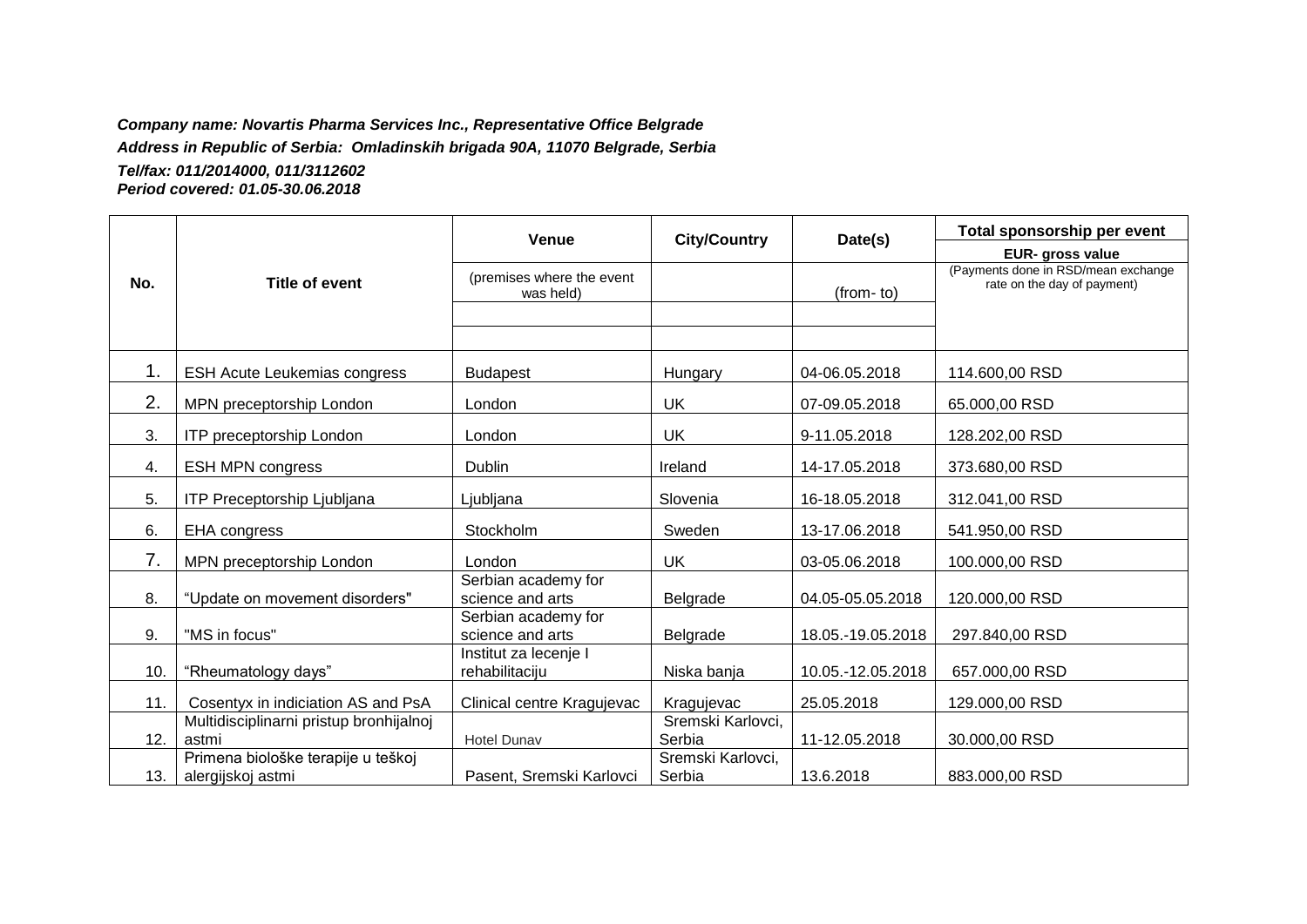## UNOVARTIS

CPO RS Event Sponsorship Data

Doc. No.: FRM-7064840 Version: 2.0 Effective from:

| 14. | COPD Virtual Advisory Board in CEE                               | Virtual (NVS office)               | Belgrade, Serbia      | 19.6.2018     | 98.000,00 RSD    |
|-----|------------------------------------------------------------------|------------------------------------|-----------------------|---------------|------------------|
| 15. | <b>HF Advisory Board</b>                                         | <b>Hotel Hilton</b>                | Belgrade, Serbia      | 15.05.2018    | 1.189.865,00 RSD |
|     | Sekukinumab - značaj IL-17A                                      |                                    |                       |               |                  |
| 16. | inhibicije                                                       | <b>Hotel Falkensteiner</b>         | Belgrade, Serbia      | 24.05.2018    | 816.870,00 RSD   |
|     |                                                                  |                                    | Amsterdam, The        |               |                  |
| 17. | EULAR 2018 congress                                              | RAI Amsterdam                      | Netherlands           | 13-16.06.2018 | 1.171.535 RSD    |
|     | PM:"Važnost praćenja konstintutivnih                             |                                    |                       |               |                  |
|     | simptoma kao pokazatelja kvaliteta                               |                                    |                       |               |                  |
|     | života u dijagnostici i terapiji obolelih                        | CC Vojvodina, Clinic for           |                       |               |                  |
| 18. | od MF"                                                           | Hematology                         | Novi Sad, Serbia      | 28.05.2018.   | 1.150,00 EUR     |
|     | PM:New possibillities in therapeutic                             |                                    |                       |               |                  |
| 19. | approach in pediatric hematology"                                | Restaurant Šapat                   | Belgrade, Serbia      | 09.05.2018    | 3.010,00 EUR     |
|     | PM:Odabir adekvatne terapije u                                   |                                    |                       |               |                  |
|     | lečenju pacijenata sa hroničnim                                  |                                    |                       |               |                  |
| 20. | oblikom imunološke<br>trombocitopenije"                          | <b>Restaurant SC</b><br>Kragujevac | Kragujevac,<br>Serbia | 24.05.2018    | 1.190,00 EUR     |
|     |                                                                  | <b>Uppsala University</b>          |                       |               |                  |
| 21. | Uppsala Preceptorship                                            | hospital, Sweden                   | Uppsala/Sweden        | 20-23.05      | 57.227,00 RSD    |
|     | "Challenges in Thoracic                                          |                                    | Belgrade,             |               |                  |
| 22. | Malignancies Management"                                         | Hotell 88 rooms                    | <b>SERBIA</b>         | 14.06.2018    | 332.760,00 RSD   |
|     |                                                                  |                                    |                       |               |                  |
| 23. | Lecture Military hospital                                        | Militiry hospital                  | Niš                   | 08.05.2018    | 1.447,00 EUR     |
| 24. |                                                                  | Zvezdara                           |                       | 15.05.2018    |                  |
|     | <b>Experts meeting Zvezdara</b><br>Lecture with case reports ATD |                                    | Beograd               |               | 1.413,00 EUR     |
| 25. | Beograd                                                          | <b>ATD Beograd</b>                 | Beograd               | 18.05.2018    | 907,00 EUR       |
|     |                                                                  |                                    |                       |               |                  |
| 26. | Lecture Zlatiborski okrug                                        | Hotel Olimp Zlatibor               | Zlatibor              | 22.05.2018    | 2.444,00 EUR     |
| 27. | Lecture Moravica                                                 | Hotel Beograd Čačak                | Čačak                 | 23.05.2018    | 1.616,00 EUR     |
| 28. | Lecture Šabac                                                    | Hospital Šabac                     | Šabac                 | 25.05.2018    | 454,00 EUR       |
|     | Lecture with case report ATD Novi                                |                                    |                       |               |                  |
| 29. | Sad                                                              | <b>ATD Novi Sad</b>                | Novi Sad              | 29.05.2018    | 550,00 EUR       |